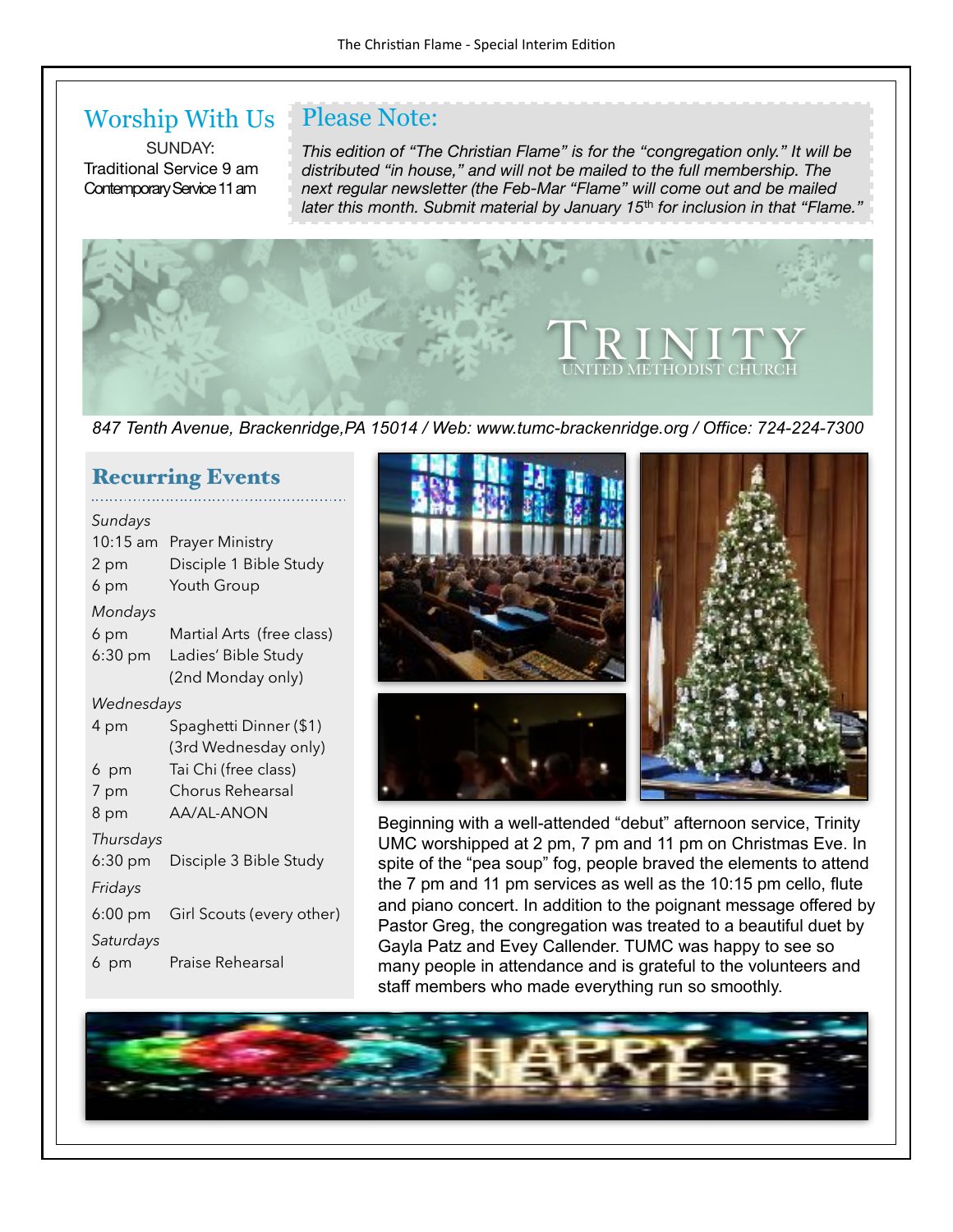## WHAT'S GOING ON







### Souper Bowl of Caring

Founded in 1990 and committed to giving 100% of its donations to local charities, the Souper Bowl of Caring will hold its campaign on February 2nd. By donating a can of soup or other food item or by contributing money, you can help change the nation's biggest weekend of football into a bigger weekend of caring.

### January Birthdays

2 - Debra Beale; 3 - Deborah Bartrug, Chris DeAngelis; 4 - Delano Hemphill, Evelyn Ingle, Joseph Painter; 5 - Jessica Eshenbaugh, Brady Rametta; 6 - Anthony Jump, Riley Newell; 9 - Nancy Parobeck, Samantha Witucki; 10 - Ginny Howells; 11 - Nicole Finley; 12 - Addison Bernstein, Josh Bonnett; 14 - Karen Vanderhoff; 16 - Gretchen Provost; 18 - Barb Schmidt; 20 - Senaca Maskas; 21 - Ryan Scisciani, Donald Stove; 24 - Barb Hemphill, Irene Witucki; 26 - Margaret Petrak, Todd Pungratz, Charlotte Ward; 27 - Macey Cornuet, Gladys Sorenson, Jeremy Vanderhoff, Sherry Jenks; 28 - Rev. Tom Brown, Ashley Dudzik, Fran Sekeras; 29 - Sue Derikart, Martha Truver; 30 - Lori Eshenbaugh, Kathryn Homa

*If you know of a birthday that isn't listed, please let us know by contacting the church office.*

### Homebound or Sick

Please remember to call, visit, or send a card to our friends who are permanently or temporarily "shut-in." Call Sue Barnett (724-226-3512) for details and addresses.

Margaret Anderson, Charles Voscamp, Patricia Trettel, Joe Witucki, Cathy Callender, Gladys Sorenson, Tammy Laux.

### Heavenly Crafters Soup Sale

WINTER SOUP SALE: vegetable (\$7), 2 qt. limit. Sign up in Narthex. Pay cash on pick up of soup on January  $10<sup>th</sup>$  (from 4-5 pm) or on Sunday, January  $12<sup>th</sup>$ , )from 10-11 am).

### Committee Meeting Dates

| <b>January</b>   |             |                      |
|------------------|-------------|----------------------|
| <b>Date</b>      | <b>Time</b> | <b>Committee</b>     |
| 12 <sup>th</sup> | 12:30 pm    | Education            |
| 12 <sup>th</sup> | 12:30 pm    | <b>PPR</b>           |
| 14 <sup>th</sup> | 7 pm        | <b>Missions</b>      |
| 16 <sup>th</sup> | 7 pm        | <b>Admin Council</b> |
| 28 <sup>th</sup> | 6:30 pm     | Worship              |

#### Addresses

- Nancy Kolbe (Helen Coward's daughter); 3950 Secor Road, Venice FL 34293

- Virginia Ross; Natrona Hts. High Rise #303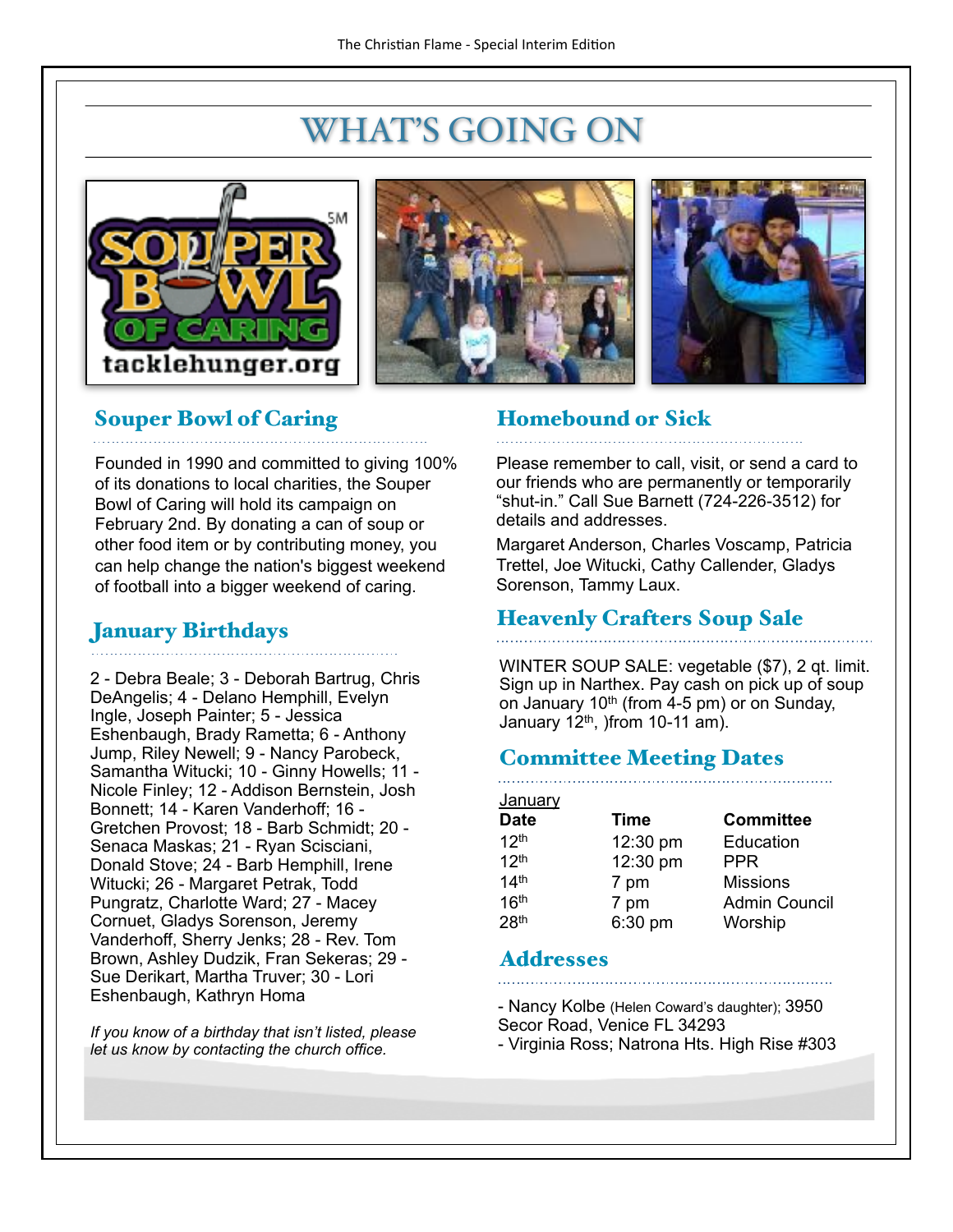## THOUGHTS AND THANKS

### Heartfelt Thanks from the Staff

We - Bob, Evey, Jim and Sherry - would like to thank the congregation for the "Christmas check" each one of us received. We were utterly astonished and astounded and filled with a profound sense of gratitude and appreciation. We all feel very blessed to be working at Trinity United Methodist Church and we were touched by your kindness and generosity.

### Thanks from Alan Fisher

I am reaching the end of my 3 year term as a trustee for the church and my year as chairperson of the trustees. I would like to thank both the trustees and the church members for giving me the chance to serve its members and committees.

It was an interesting term - full of projects and challenges. We overcame the "heating disaster" by bringing boiler # 1 back into use with the other two boilers. We (1) had new roof put on; (2) repaired the water-damaged pastor's office; (3) repaired the ceilings in the elevator shaft and sanctuary; (4) replaced wiring in the sanctuary and changed all of the lights to LED; (5) installed back-up heating and air-conditioning units in the parlor, choir room, nursery and crafters' room; (6) put new blinds on all of the windows; (7) put new carpeting in the narthex and sanctuary; (8) have installed security cameras throughout the church and (9) have put LED lighting in the parking lot and around the buildings.

With help from Pastor Greg, we also were able to make some improvements in the parsonage (new furnace AC unit, new heat pump and AC unit in the addition to the parsonage, install new windows and make minor roof repairs.

I would like to thank everybody (trustees, church members, church committees, council members and staff members) for helping to keep the church moving forward during all of the work. It has truly been my pleasure to have served the church and its members and I hope to do so again in the future.

### Thanks from Missions

Our Missions Committee thanks the congregation for its support of the following projects: Souper Bowl of Caring, Habitat for Humanity, the Hope Center for domestic abuse, Moving Mountains Missions' Guatemala Project, Hurricane Dorian, and Buy One Give One (BOGO) for the AVAoC Food Bank, food and toiletry donations, quarterly contributions to the Emergency Fund for AVAoC, and the quarterly donations to Young Life, Bethany International, and the Children's Evangelism Fellowship.

We also thank you for providing greeting cards for our members, cards and cookies for shut-ins, and the collection of coats, new socks, underwear, gloves, hats and small blankets for AVAoC clients.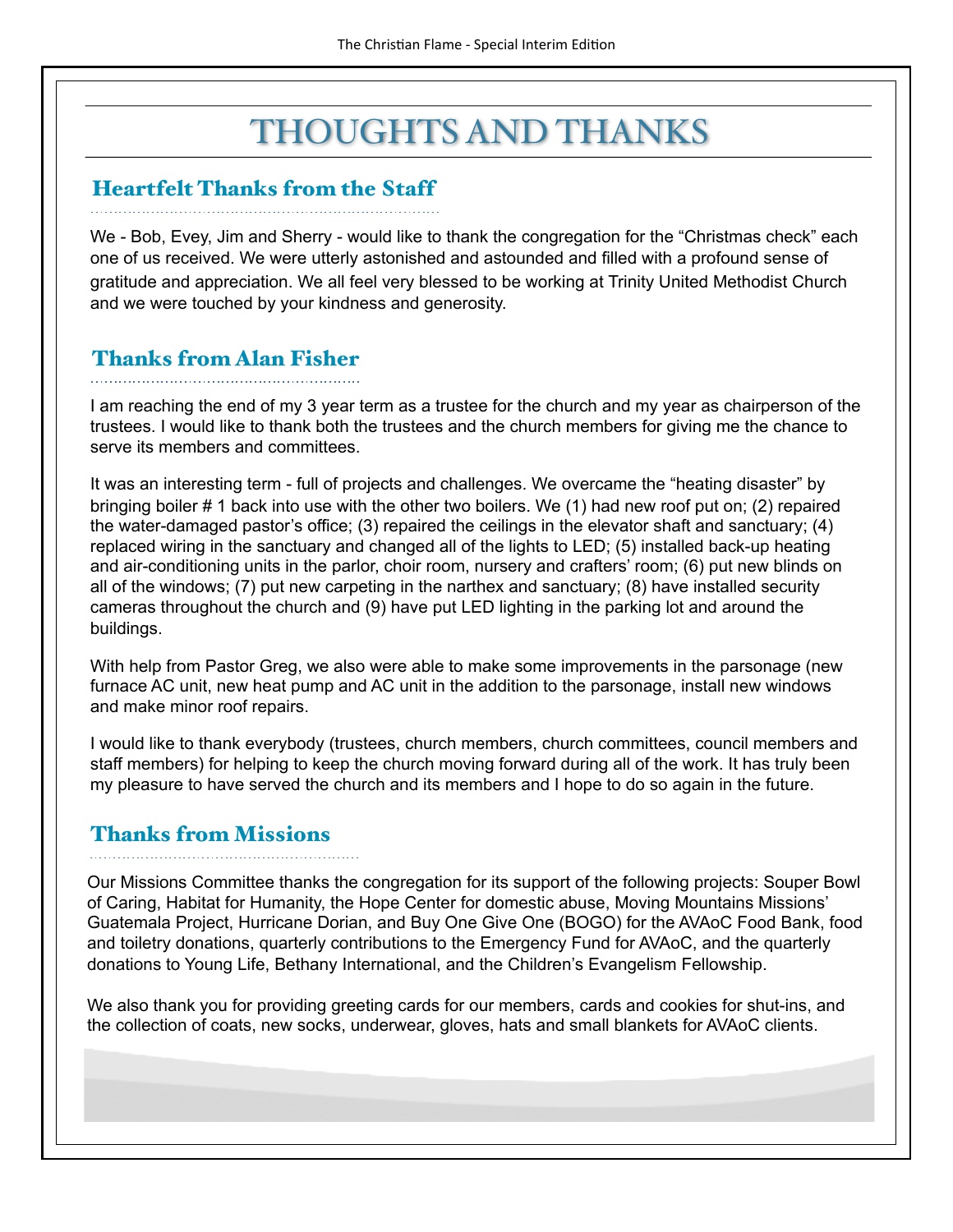### REACHING OUT

### Thanks to YOU

TUMC is blessed to have so many very special people who regularly "go the extra mile" to provide for the needs of the church, of the community and of each other. We value and appreciate the contributions of each and every one of you who gives of their time, talent, money; who reaches out to others or to one of our own; who sets an example of love, caring and compassion; and who prays for, keeps in touch with, or visits those who are sick or alone. Thank you all so very much!

### Devotional from Paul Vokish

Scripture: John 5:24 *"Verily, verily, I say unto you, He that heareth my word, and believeth him that sent me, hath eternal life, and cometh not into judgment, but hath passed out of death into life."*

#### Believe in Yourself

"The two most important days of your life, are the day you were born and the day you find out why."  $\sim$  Mark Twain  $\sim$  / "When you walk don't look down, but look up."  $\sim$  Alex, a Mexican friend I met in Florida  $\sim$ 

A path to success is not always a straight and narrow road, and many times you face a slippery slope. Sometimes, you slide backwards, but you have to pick yourself up. A goal is hard to achieve, but you must persevere. Your beginning is always easy to start, but your end result is always hard to achieve. The best day of your life is the one on which you decide your life is your own. No apologies or excuses. No one to lean on, rely on, or blame. The gift is yours - it is an amazing journey - and you alone are responsible for the quality of it. This is the day your life really begins. This is the freewill that God has given you when you were brought into His world. Your decision lies in your hands. You must jump off the top of the fence only from one side. Is it left or right, is it for good or bad? It is your call.

#### Prayer:

*Dear Jesus, You are the representation I must follow. From this time forward, I will follow your teaching and parables. Thank You, Lord, that this life is not all there is! You have eternity in store for all who believe in You. Help us to spend our numbered days here in service to You.*

*This devotional was submitted by Paul Vokish. Other devotionals by Paul are available through the church office.*

### How to Contact TUMC

If you would like to contact the church you may email the following people at the following addresses: Pastor Greg: greg@tumc-brackenridge.org Secretary: Sherry (sherry@tumc-brackenridge.org) Treasurer: Jim (jim@tumc-brackenridge.org) Information or Facebook: info@tumc-brackenridge.org

Call the church office: (724) 224-7300 Call Pastor Greg: (724) 858-5587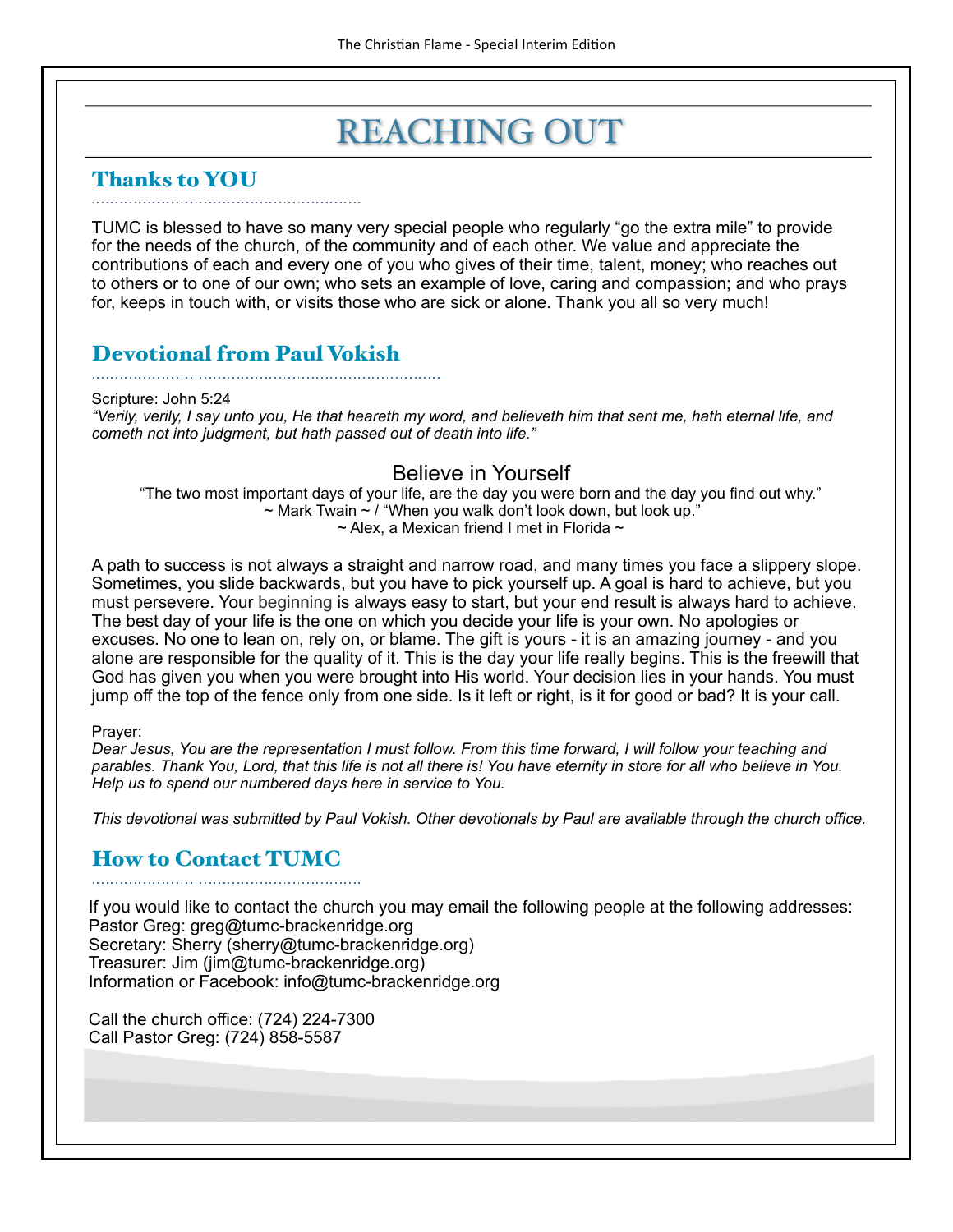# Christmas Eve, Cornetti, Ice Skating, Corn Maze